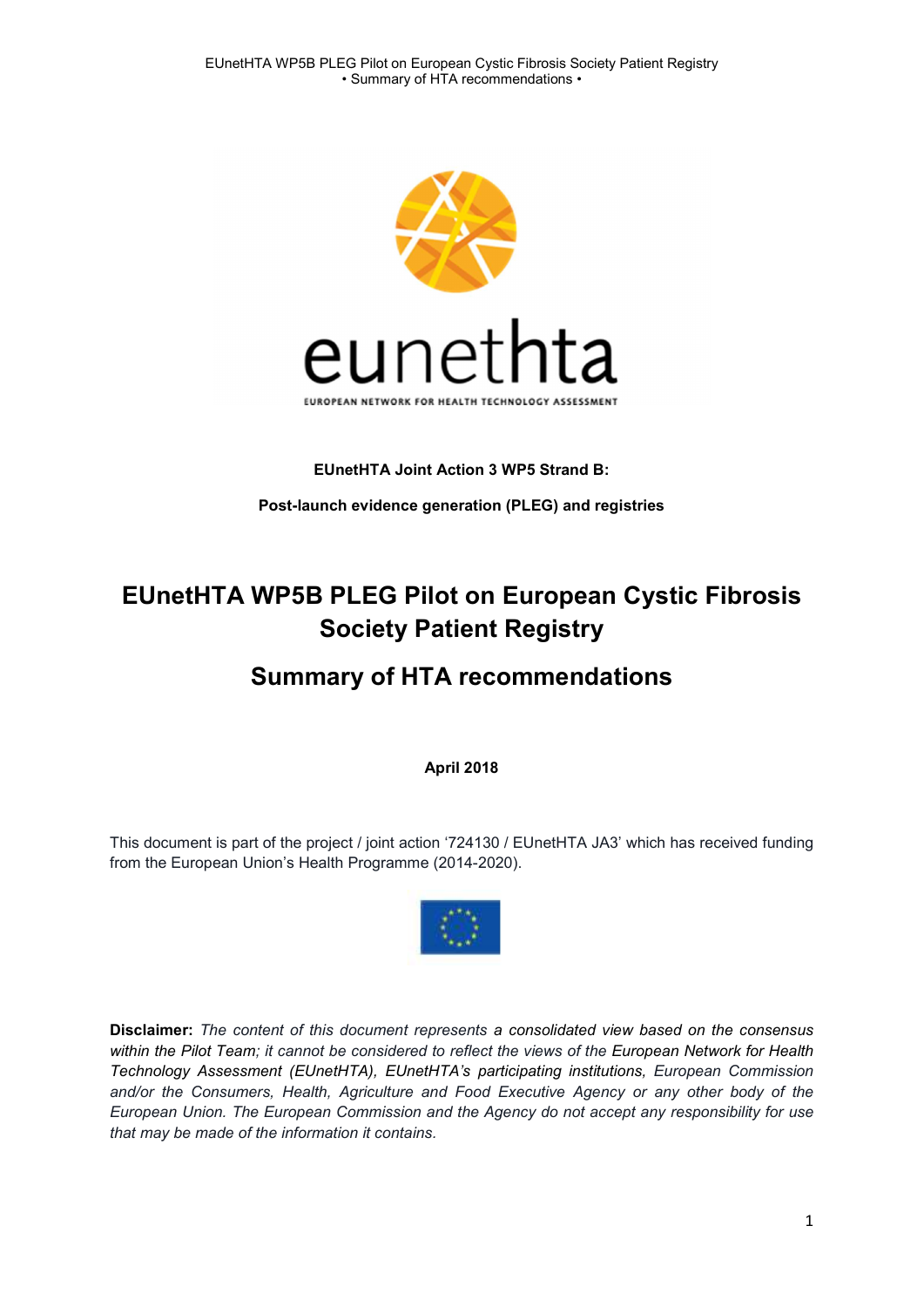### DOCUMENT HISTORY AND CONTRIBUTORS

This document represents the summary of written HTA recommendations that were adressed to the ECFSPR in the framework of the Qualification procedure on Cystic fibrosis registries as tools for pharmaco-epidemiology studies. It represents the view of the participating HTA bodies only. Only the summary of the recommendations is made public, further to applicant's agreement.

### Pilot team

| Responsibility/role      | <b>HTA Body/affiliation</b>                                               |
|--------------------------|---------------------------------------------------------------------------|
| Pilot coordinator        | Haute Autorité de santé (HAS) / HTA international unit                    |
| HTA pilot participants   | The Agency for Health Quality and Assessment of Catalonia (AQuAS)         |
| (in alphabetical order): | Haute Autorité de santé (HAS) / Medicines assessment department           |
|                          | National Health Care Institute of the Netherlands (ZIN)                   |
|                          | Portuguese National Authority of Medicines and Health Products (INFARMED) |
| HTA observers (in        | The Federal Joint Committee, Germany (G-BA)                               |
| alphabetical order):     | Italian Medicines Agency (AIFA)                                           |
|                          | The National Institute for Health and Care Excellence (NICE)              |
|                          | The Spanish Agency of Medicines and Medical Devices (AEMPS)               |

#### Conflict of interest

All participants involved in the production of this pilot have declared they have no conflicts of interest in relation to the pilot according to the EUnetHTA declaration of interest and confidentiality undertaking form.

#### How to cite this document

Please cite this document as follows:

EUnetHTA PLEG\_CP\_01. Pilot Team. PLEG pilot on European Cystic Fibrosis Society Patient Registry. Summary of HTA recommendations. Diemen (The Netherlands): EUnetHTA; 2018. [Date of citation]. Report No.: PLEG\_CP\_01. Available from: https://www.eunethta.eu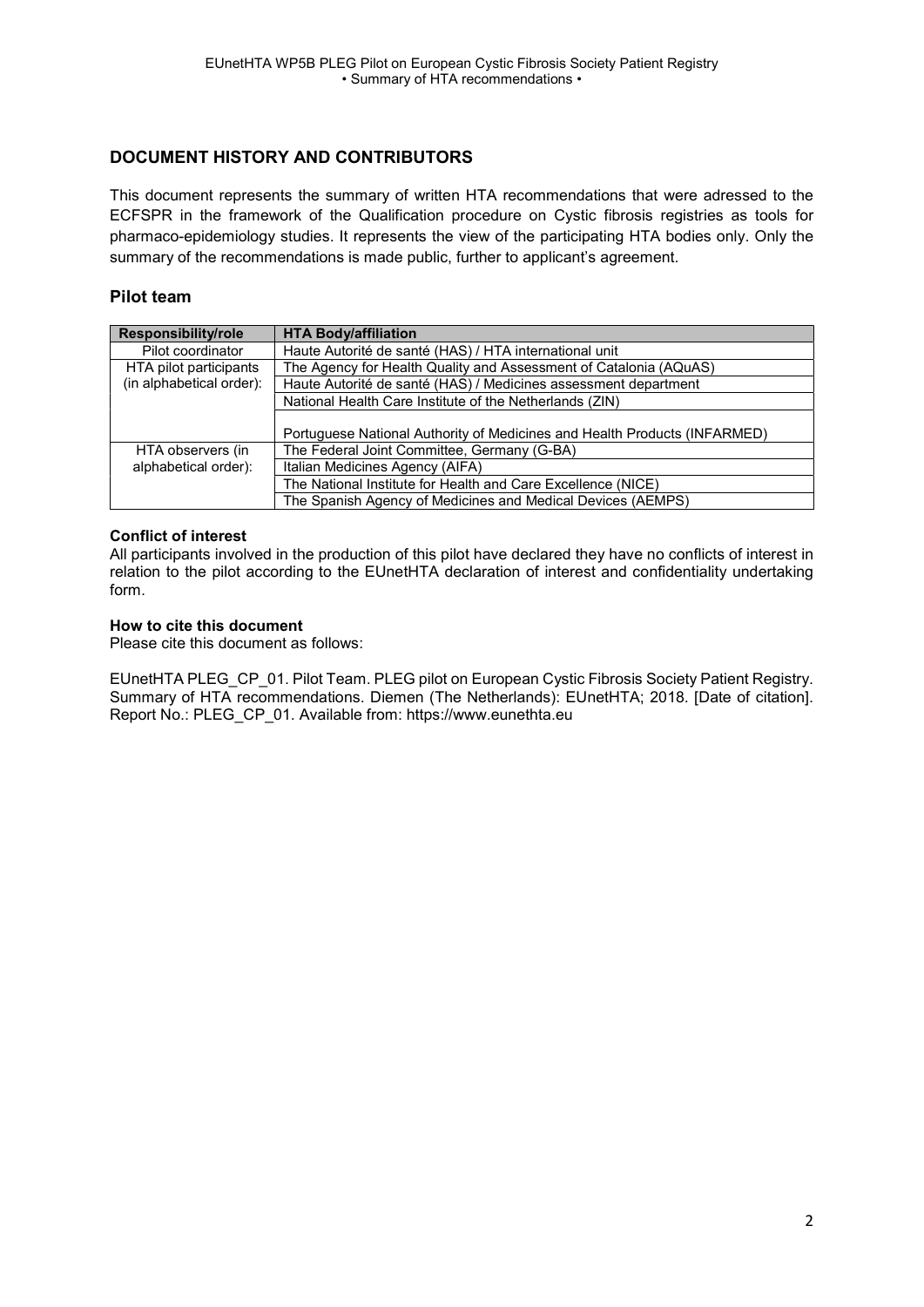EUnetHTA WP5B PLEG Pilot on European Cystic Fibrosis Society Patient Registry • Summary of HTA recommendations •

# TABLE OF CONTENTS

| 2. SUMMARY OF RECOMMENDATIONS FROM PARTICIPATING HTA BODIES 6 |  |
|---------------------------------------------------------------|--|

## LIST OF ACRONYMS/ABBREVIATIONS

| <b>AEMPS</b>    | Agencia Española de Medicamentos y Productos Sanitarios (The Spanish Agency    |
|-----------------|--------------------------------------------------------------------------------|
|                 | of Medicines and Medical Devices)                                              |
| <b>AIFA</b>     | L'Agenzia Italiana del Farmaco (Italian Medicines Agency)                      |
| <b>AQuAS</b>    | Agència de Qualitat i Avaluació Sanitàries de Catalunya (The Agency for Health |
|                 | Quality and Assessment of Catalonia)                                           |
| CF.             | Cystic fibrosis                                                                |
| <b>ECFSPR</b>   | European Cystic Fibrosis Society Patient Registry                              |
| <b>EMA</b>      | European Medicines Agency                                                      |
| <b>EUnetHTA</b> | European Network for Health Technology Assessment                              |
| G-BA            | Gemeinsame Bundesausschuss (The Federal Joint Committee, Germany)              |
| <b>HAS</b>      | Haute Autorité de Santé (French National Authority for Health)                 |
| <b>HTA</b>      | <b>Health Technology Assessment</b>                                            |
| <b>INFARMED</b> | Autoridade Nacional do Medicamento e Produtos de Saúde, I.P. (National         |
|                 | Authority of Medicines and Health Products, I.P., Portugal)                    |
| <b>NICE</b>     | The National Institute for Health and Care Excellence (UK)                     |
| <b>RWD</b>      | Real world data                                                                |
| UK.             | United Kingdom                                                                 |
| <b>WP</b>       | Work package                                                                   |
| ZIN             | Zorginstituut Nederland (The National Health Care Institute, Netherlands)      |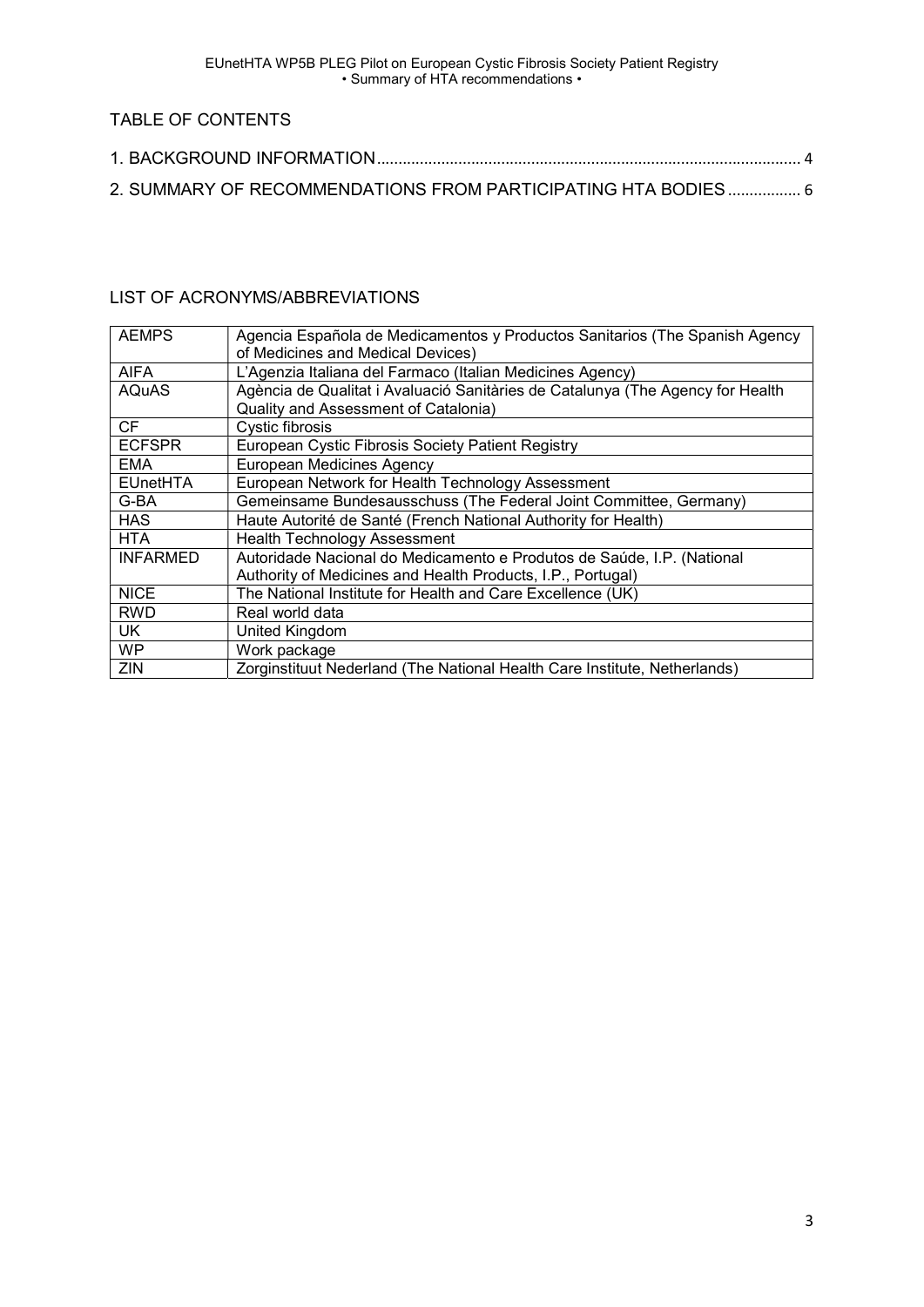## 1. BACKGROUND INFORMATION

### Real world data collection requests

At the time of initial Health Technology Assessment (HTA) of a new drug, HTA bodies may require collection of additional data in routine clinical practice, called real world data (RWD). The objective is to collect data to cover uncertainties on drug's effectiveness or long term safety, or to inform on drug's condition of use. These data are used afterwards to inform drug re-assessment.

Most HTA bodies encourage the use of already existing registries of good quality to generate the required RWD.

### ECFSPR proposal

The European Cystic Fibrosis Society Patient Registry (ECFSPR) is a disease specific patient registry with its own software platform (ECFSTracker) used for the collection of cystic fibrosis (CF) data from 31 participating countries in Europe. Data from countries that have their own national registries (such as the UK, Germany, France etc.) are uploaded to the ECFSPR.

The ECFSPR consortium sent to the European Medicines Agency (EMA) a request for the qualification of its registry as suitable for performing pharmacoepidemiological studies for regulatory purposes concerning medicines intended for the treatment of CF. The proposal has been accepted within the EMA procedure for the Qualification of novel methodologies for medicine development (called Qualification procedure hereinafter). The outcome of this EMA procedure is either a Qualification advice or a Qualification **opinion** on the use of specific methods or drug development tools in a particular context. 1

Other possible uses of registries (providing historical control data, supporting validation of biomarkers/surrogate endpoints) are out of scope of this procedure.

### EUnetHTA participation

Further to an invitation from the EMA and with the agreement of the ECFSPR consortium, the procedure was undertaken as a multi-stakeholder procedure in parallel with HTA bodies, under the coordination of European Network for Health Technology Assessment (EUnetHTA) Joint Action 3 Work package 5 Strand B (named WP5B hereinafter).

This procedure gives the applicant the possibility to receive advice from both regulators and HTA bodies at the same time. It allows exchanges between regulators and HTA bodies but does not intend to produce a joint advice/opinion. Accordingly, the present document represents the view of the participating HTA bodies only.

It is to be noted that there is currently no equivalent of the EMA Qualification opinion on the EUnetHTA side. Therefore, the only possible outcome of the process from the HTA side is a Qualification advice, e.g. recommendations on the discussed issues. These recommendations are non-binding and do not engage HTA authorities in any possible way. Following the rules of the EMA Qualification procedure<sup>1</sup>, the detailed recommendations are kept confidential. Only the summary recommendations are made public (see chapter 2), further to applicant's agreement.

 1 More details on the procedure and the outputs (qualification advice or opinion) are to be found in the EMA Guidance to applicants:

http://www.ema.europa.eu/docs/en\_GB/document\_library/Regulatory\_and\_procedural\_guideline/2009/10/WC500 004201.pdf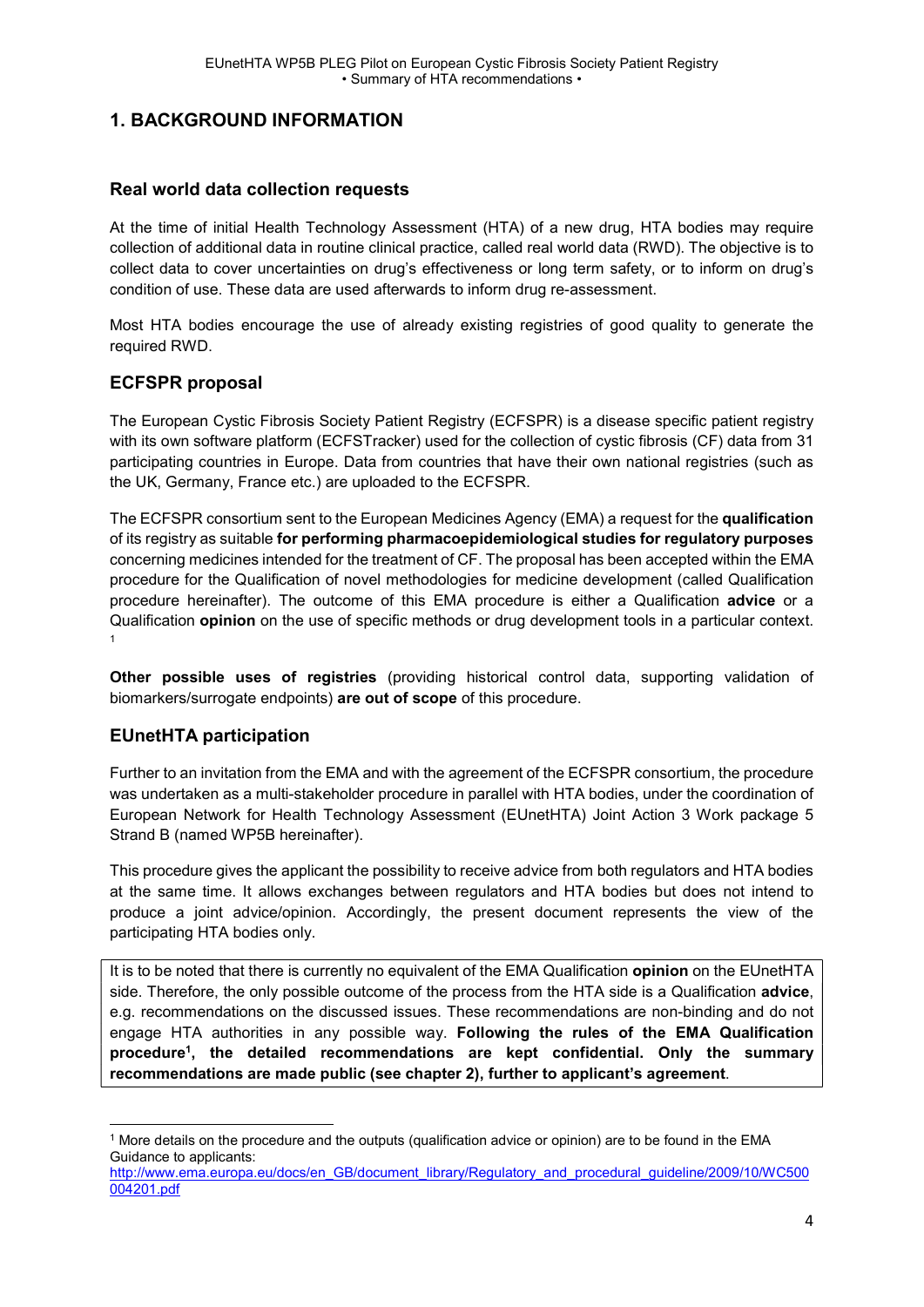Four HTA bodies have fully participated in the procedure and their positions are presented in this document. Four other HTA bodies have participated as observers, without providing their views (see Pilot team).

### Procedure overview

In order to support its proposal, the ECFSPR consortium has submitted a Briefing document with a list of questions to the EMA and HTA bodies (June 2017). The questions concerned both quality aspects and the nature (or type) of the variables recorded in the ECFSPR.

EMA and HTA bodies have in response sent their respective lists of issues.

The issues have been discussed in a tri-partite Face to face meeting (held July  $3<sup>rd</sup>$  2017), and were further addressed in written by the applicant (August 2017 for HTA issues).

An additional meeting was held on September 25<sup>th</sup> 2017 in order to address and clarify certain additional issues formulated by the EMA. HTA bodies did not formulate additional questions for this meeting in which they participated as observers.

The applicant received at the end of the procedure a report with the answers to the questions addressed to HTA bodies: joint answer from participating HTA bodies, when applicable, or individual answers from each HTA body, when a joint position was not reached. The EMA views were presented in a separate document.

As already specified, this document represents the summary of the written HTA recommendations that were adressed to the applicant.